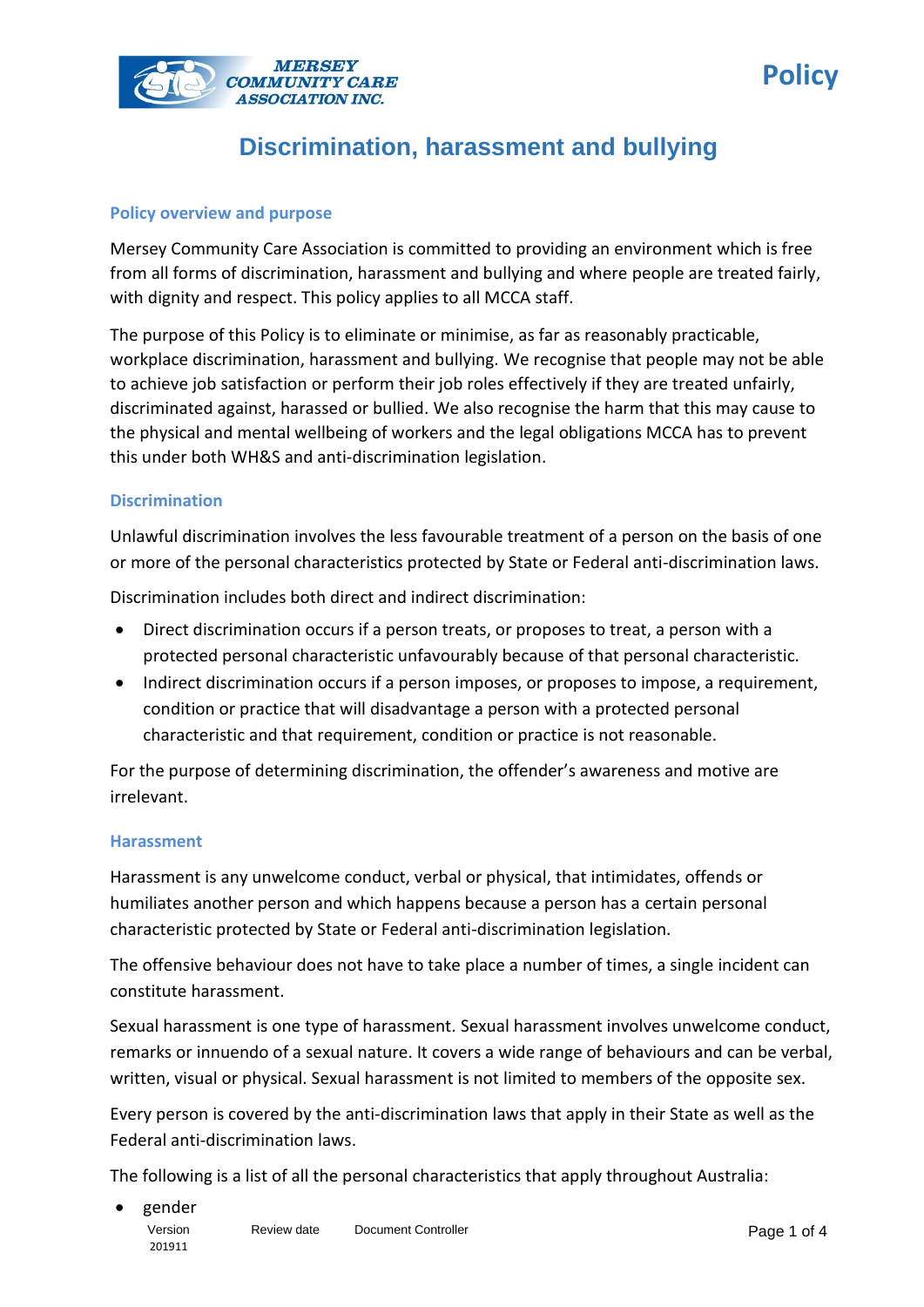



- race, colour, descent, national or ethnic origin, nationality, ethno-religious origin, immigration
- national extraction or social origin
- marital status, relationship status, identity of spouse or domestic partner
- pregnancy, potential pregnancy, breastfeeding
- family or carer responsibilities, status as a parent or carer
- age
- religion, religious beliefs or activities
- political beliefs or activities
- lawful sexual activity
- sexual orientation and gender identity
- profession, trade, occupation or calling
- irrelevant criminal record, spent conviction
- irrelevant medical record
- member of association or organisation of employees or employers, industrial activity, trade union activity
- physical features
- disability, mental or physical impairment
- defence service
- personal association with someone who has, or is assumed to have, any of these personal characteristics

Legislation also prohibits:

- · racial, religious, homosexual, transgender and HIV/AIDS vilification; and
- $\bullet$  · victimisation resulting from a complaint

#### **Bullying**

The Association is committed to providing an environment that is free from bullying. We understand that bullying has the potential to result in significant negative consequences for an individual's health and wellbeing, and we regard bullying in all forms as unacceptable at our Association.

Bullying is defined by behaviour that is:

- Repeated, unreasonable and directed at a person, or group of persons, that creates a risk to health and safety
- That may lead to a person believing they are being victimised, humiliated, undermined, threatened, degraded, offended or intimidated

Bullying behaviour can include actions of an individual or group.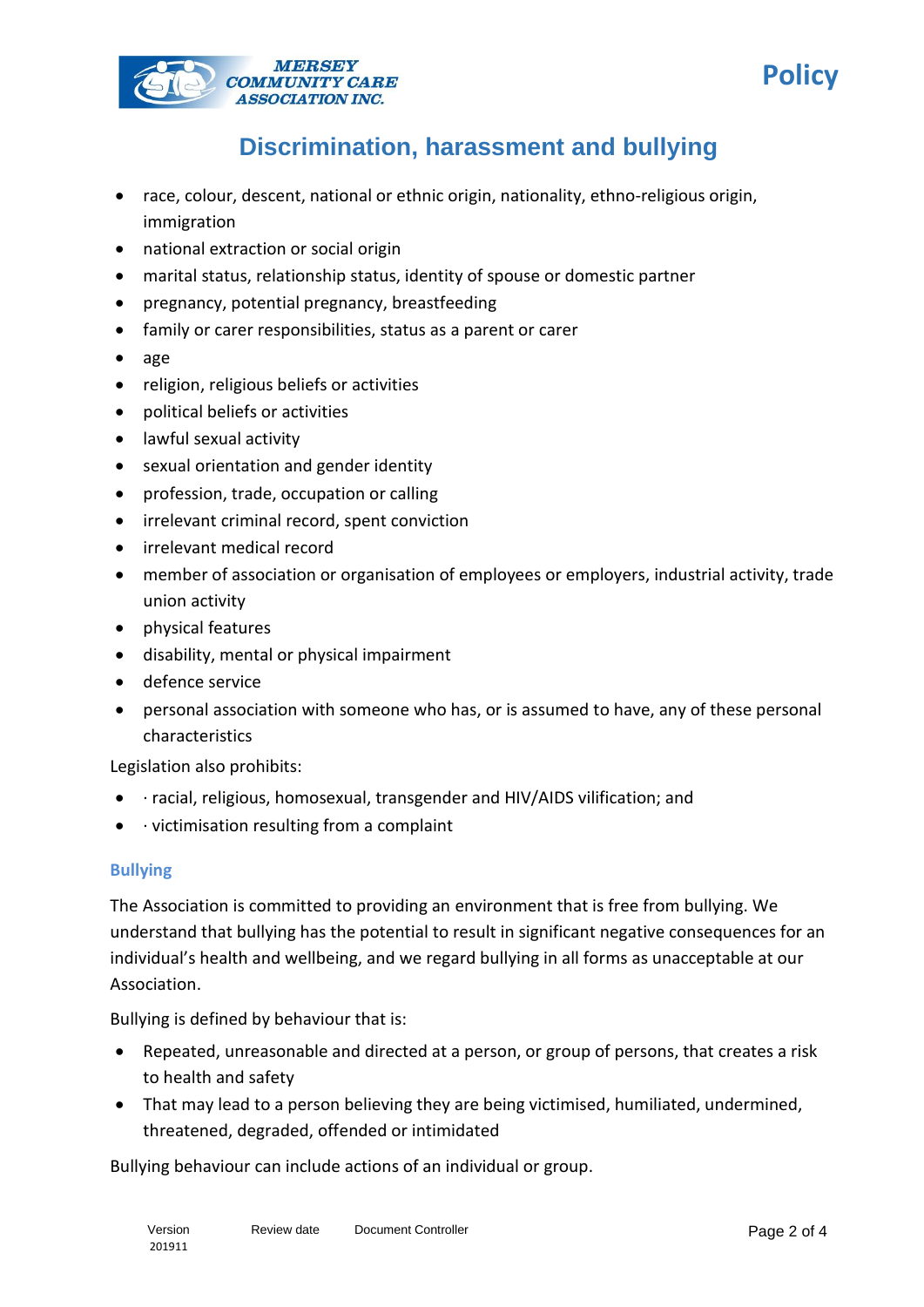



While generally characterised by repeated behaviours, one-off instances can amount to bullying.

The following types of behaviour, where repeated or occurring as part of a pattern of behaviour, would be considered bullying:

- verbal abuse including shouting, swearing, teasing, making belittling remarks or persistent unjustified criticism
- excluding or isolating a group or person
- spreading malicious rumours
- psychological harassment such as intimidation

Bullying includes cyber-bulling which occurs through the use of technology. New technologies and communication tools, such as smart phones and social networking websites, have greatly increased the potential for people to be bullied though unwanted and inappropriate comments. The Association will not tolerate abusive, discriminatory, intimidating or offensive statements being made online. Refer to the Social Media Policy for information on this area

### **Making a Complaint**

MCCA encourages any person to report any behaviour they consider as being discrimination, harassment or bullying. Staff are encouraged to discuss concerns with their direct manager or supervisor in the first instance.

Management must support the staff member reporting the inappropriate behaviour and comply with the Complaints and Grievance Procedure. MCCA supports the right of staff to raise a complaint through a range of processes. These include:

- 1. Informal Process (first step, unless the matter is of a serious nature)
- 2. Formal MCCA complaints process if matter not resolved by informal processes, or if matter is serious in nature. (Refer to Complaints Procedures)
- 3. Complaints Lodged Externally (generally for an alleged breach of legislation. External agencies include Tasmania Police, WorkSafe, the Tasmanian Industrial Commission or Equal Opportunity Tasmania)

| <b>Reference Documents</b>                              | Source                                                                        |
|---------------------------------------------------------|-------------------------------------------------------------------------------|
| Work Health and Safety Act 2012<br>(Tasmania)           | https://www.legislation.tas.gov.au/view/htm<br>l/inforce/current/act-2012-001 |
| Anti-Discrimination Act 1998 (Tasmania)                 | https://www.legislation.tas.gov.au/view/htm<br>l/inforce/current/act-1998-046 |
| Aged Care Quality Standards (2018)                      | <b>Allshare Reference Documents</b>                                           |
| Social Media Policy                                     | <b>MCCA Policy Manual</b>                                                     |
| <b>Complaints Procedure</b>                             | <b>MCCA Procedures Manual</b>                                                 |
| Version<br>Review date<br>Document Controller<br>201911 | Page 3 of 4                                                                   |